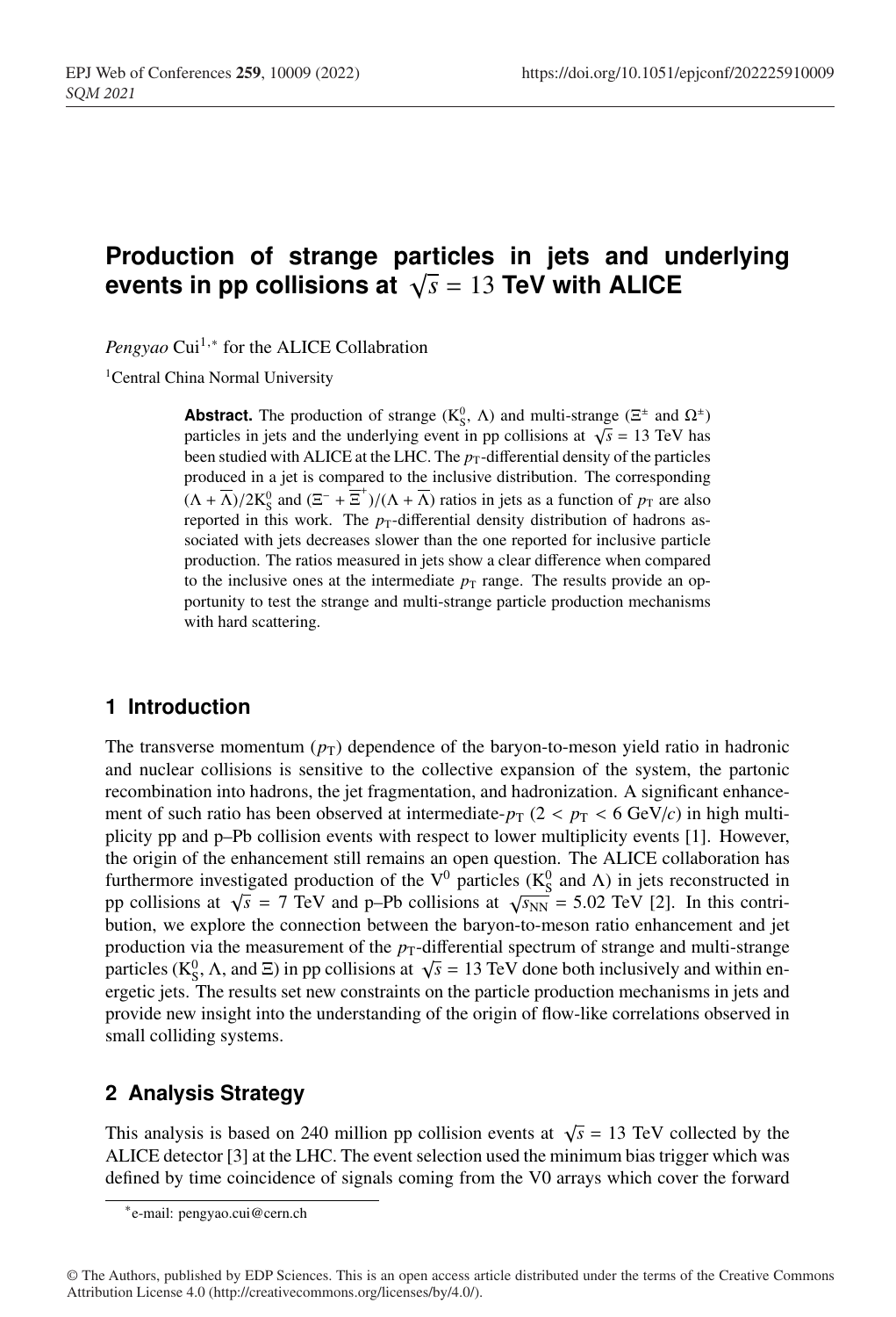and backward rapidity. Track reconstruction is based on spatial data points measured by the Inner Tracking System (ITS) and Time Projection Chamber (TPC) detectors. ITS is a silicon tracker providing necessary spatial resolution required for reconstruction of primary interaction vertices and secondary vertices of hadron decays. Besides tracking, TPC provides in addition also information about particle type obtained through measurements of d*E*/d*x*.

Charged particle tracks can be measured in the pseudorapidity range  $|\eta| < 0.9$  and their  $p_T$  is constrained from below by 0.15 GeV/*c*. These tracks are used to reconstruct chargedparticle jets, which are used to tag a hard process. The charged-particle jets are reconstructed with the anti- $k_T$  algorithm [6] for  $R = 0.4$  using the *E*-recombination scheme. Pseudorapidity of the anti- $k_T$  jets is constrained to  $|\eta_{\text{jet}}| < 0.35$ . In order to reconstruct (multi-)strange particles the following decay channels are used:  $K_S^0 \rightarrow \pi^+ + \pi^-$ ,  $\Lambda \rightarrow p + \pi^-$ , and  $\Xi^ \rightarrow$   $\Lambda$  +  $\pi^ \rightarrow$   $p$  +  $\pi^-$  +  $\pi^-$ .

The strange particles were matched with a jet when the angular distance within the  $\eta$ – $\varphi$  plane between the particles and the jet axis is smaller than the resolution parameter,  $\Delta R$ (particle, jet) < *R*. In some cases particles from the underlying event (UE) are matched to the jet. This component is subtracted from the  $p<sub>T</sub>$  differential density spectra on a statistical basis. The UE contribution is estimated by perpendicular cone (PC) yields. The PC indicates the cone in the  $\eta$ – $\varphi$  space located at the perpendicular direction with respect to the jet axis in azimuth at the same  $\eta$ . The density of strange particles in a jet cone (JC) or a perpendicular cone is defined as:

$$
\rho^{\text{str}}(p_{\text{T}}) = N^{\text{str}}(p_{\text{T}})/A^{\text{str}},\tag{1}
$$

where  $N<sup>str</sup>$  is the number of strange particles and  $A<sup>str</sup>$  is the acceptance in pseudorapidity and azimuthal angle. The density distributions were measured as a function of particle  $p<sub>T</sub>$ . The distributions were normalized per selected event and bin width in  $p<sub>T</sub>$  to obtain,  $p<sub>T</sub>$  differential density  $d\rho/dp$ <sub>T</sub>. The density of particles coming from jet fragmentation is estimated by JE =  $JC - UE = JC - PC$ , where JE, JC, and UE denote the corresponding  $p_T$ -differential densities.

### **3 Results**

Figure 1 shows the *p*<sub>T</sub>-differential densities for  $K_S^0$  and  $\Xi^-$  +  $\overline{\Xi}^+$ . As expected the density distributions, which are corresponding to jet fragmentation, are considerably harder than the inclusive case. Let us point out that the  $p<sub>T</sub>$ -differential density distribution of inclusive hadrons is lower than that of the PC selection since the latter is obtained from events which contain jets with  $p_{\text{T, jet}}^{\text{ch}} > 10 \text{ GeV}/c$ .

The  $(\Lambda + \overline{\Lambda})/2K_S^0$  and  $(\Xi^- + \overline{\Xi}^+)/(\Lambda + \overline{\Lambda})$  ratio of the *p*<sub>T</sub>-differential densities corresponding to jets with  $p_{\rm T, jet}^{\rm ch} > 10 \text{ GeV}/c$  and underlying events are presented in Figure 2. The data suggest that the inclusive and the UE ratios manifest an enhancement at  $p_T \sim 3 - 4 \text{ GeV}/c$ . The ratios corresponding to charged-particle jets are significantly lower than those for the inclusive and UE case at low and intermediate  $p<sub>T</sub>$ . In addition, the ratios which are measured in jets are approximately independent of  $p<sub>T</sub>$  in the region above 2 GeV/ $c$ . This suggests that the enhancement which is seen in the baryon-to-meson and baryon-to-baryon ratios at intermediate  $p<sub>T</sub>$  is not driven by the jet fragmentation. In Figure 2, these ratios are compared to the PYTHIA 8 simulation with rope model [5]. It is shown that the PYTHIA can simulate the ratio  $(\Lambda + \overline{\Lambda})/2K_S^0$  well but fails to reproduce the  $(\Xi^- + \overline{\Xi}^+)/(\Lambda + \overline{\Lambda})$  which carries information about multi-strange particles. The  $(\Xi^- + \overline{\Xi}^+)/(\Lambda + \overline{\Lambda})$  ratio obtained with PYTHIA 8 soft QCD shows a strong increase, inconsistent with the data. The  $(\Xi^- + \overline{\Xi}^+)/2K_S^0$  and  $(\Omega^- + \overline{\Omega}^+)/2K_S^0$ ratios were also studied with the PYTHIA 8 rope model, see Figure 3. It can be seen that PYTHIA in the soft QCD mode predicts similar strong increase as observed above.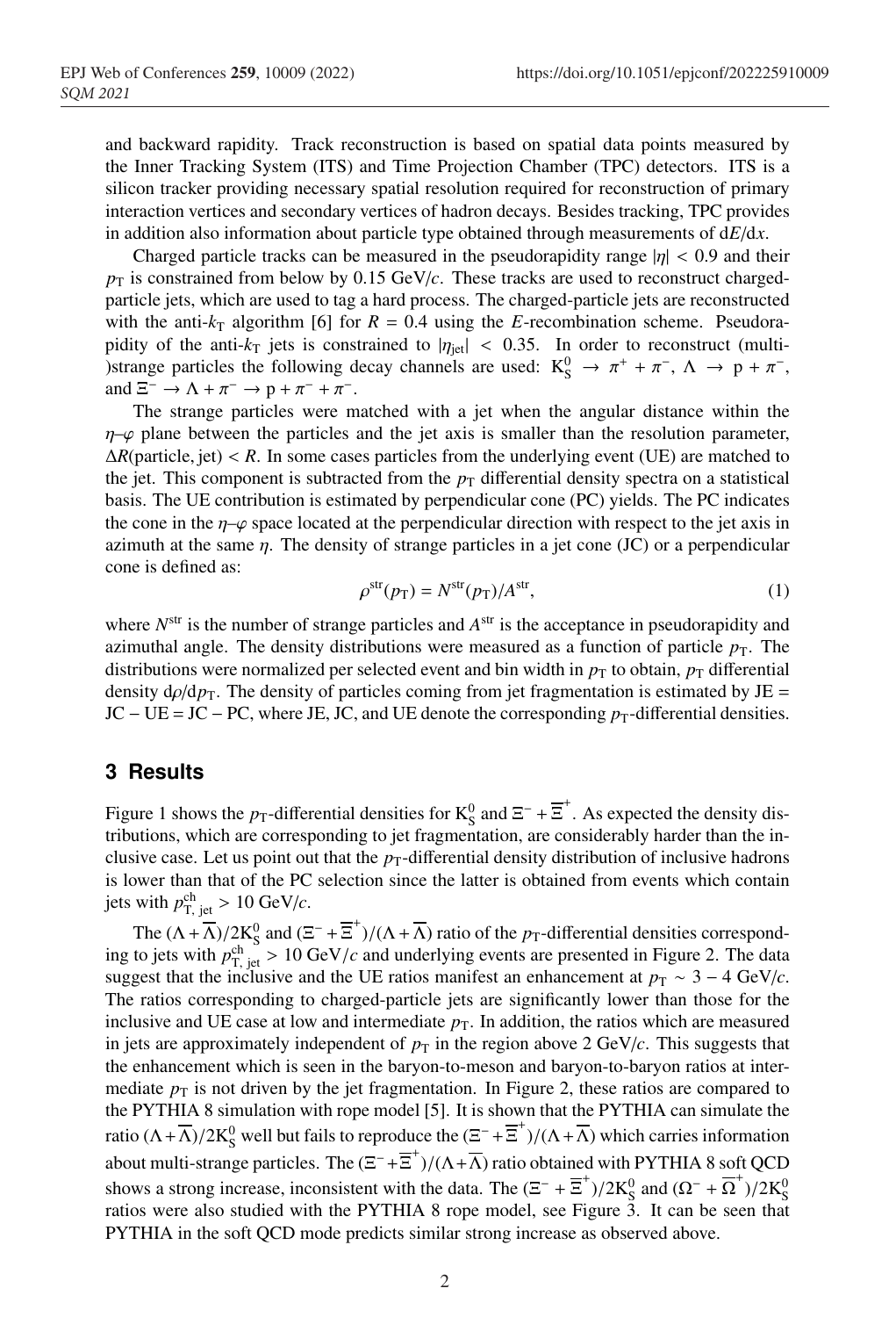

**Figure 1.** (color online)  $p_T$ -differential density of  $K_S^0$  (left) and  $\Xi^-$  +  $\overline{\Xi}^+$  (right) in pp collisions at  $\sqrt{s}$  = 13 TeV. The black points represent particles from minimum bias events, the blue points represent particles within a cone perpendicular to the jet, which are associated with the underlying event, and the red points represent the particles from the jet fragmentation.



**Figure 2.** (color online) Ratio of  $p_T$  differential densities for  $(\Lambda + \overline{\Lambda})/2K_S^0$  (left) and  $(\Xi^- + \overline{\Xi}^+)/(\Lambda + \overline{\Lambda})$ (right) as a function of particle  $p<sub>T</sub>$  in pp collisions at  $\sqrt{s} = 13$  TeV. The black points correspond to the ratio evaluated for particles from minimum bias events, the blue points correspond to the ratio obtained for particles which come from a cone that is perpendicular to the jet, and the red points represent the ratio from the jet fragmentation. Charged-particle jets with  $p_{\text{T,jet}}^{\text{ch}} > 10 \text{ GeV}/c$  were reconstructed with the anti- $k_T$  algorithm with  $R = 0.4$ . The ratios are compared to the corresponding calculation by PYTHIA 8 simulations.

### **4 Conclusions**

The the  $p_T$  dependent spectra of  $K_S^0$ ,  $\Lambda + \overline{\Lambda}$  and  $\Xi^- + \overline{\Xi}^+$  within jets are considerably less steep than in the case of inclusive particles. In contrast to the inclusive distributions, the  $(\Lambda + \overline{\Lambda})/2K_S^0$  and  $(\Xi^- + \overline{\Xi}^+)/(\Lambda + \overline{\Lambda})$  ratios measured within jets do not exhibit enhancement at intermediate  $p<sub>T</sub>$ . The enhancement of baryon to meson ratio in high multiplicity events thus might be attributed to soft processes taking place during the collisions. The  $(\Xi^- + \overline{\Xi}^+)/(\Lambda + \overline{\Lambda})$ ratio measured in jets is likewise almost  $p<sub>T</sub>$  independent. Hence, the enhanced production of multi-strange hadrons in high-multiplicity events [4] may also be explained by the soft processes. The measured ratios are compared with PYTHIA 8 rope model predictions. The